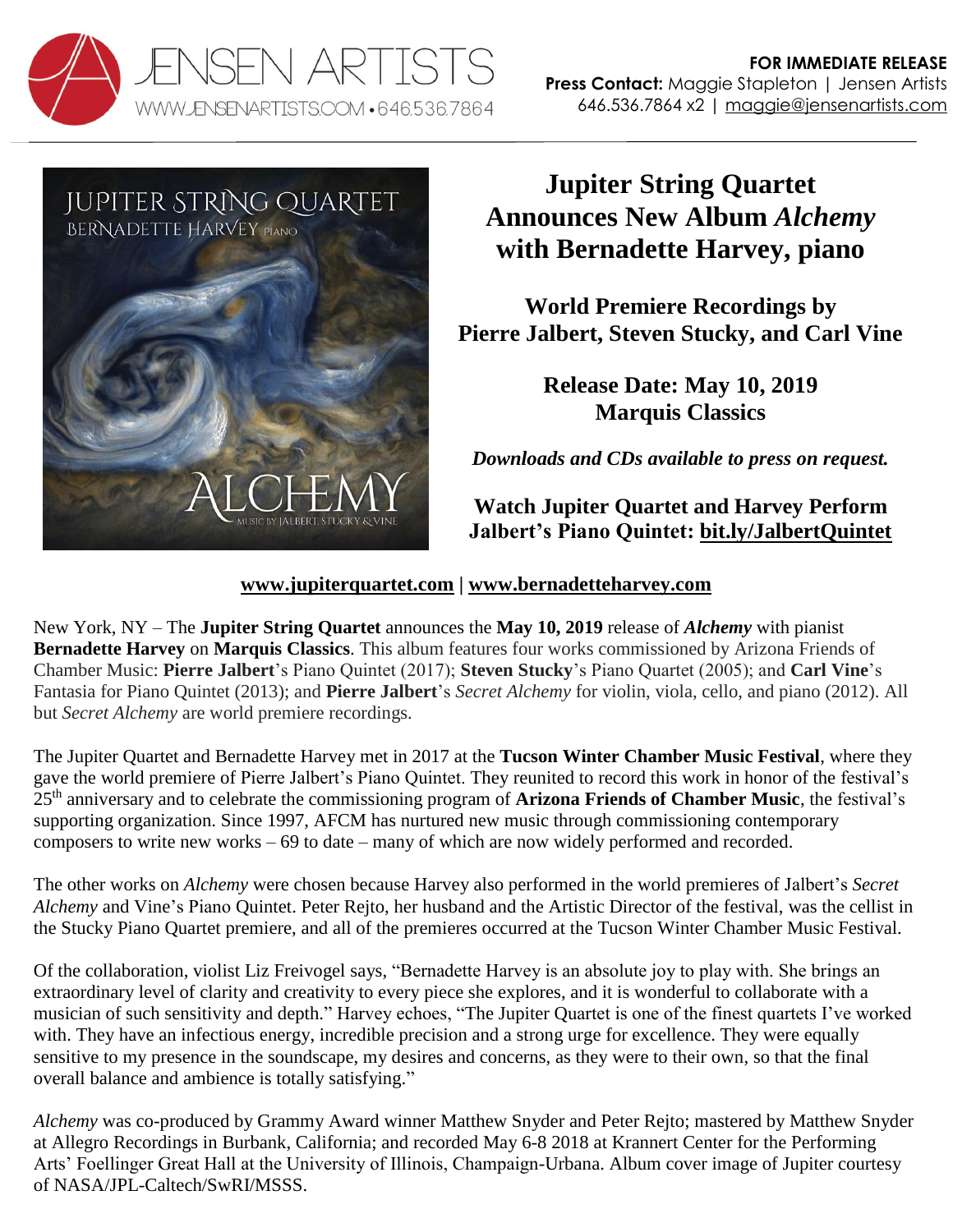# *Alchemy* **Jupiter Quartet | Bernadette Harvey, piano | Marquis Classics 81491 | Release Date: May 10, 2019**

# **[1-4] Pierre Jalbert: Piano Quintet (2017) 18:08**

I. Mannheim Rocket 3:03 II. Kyrie 6:57 III. Scherzo 3:33 IV. Pulse 4:35

# **[5] Steven Stucky: Piano Quartet (2005) 17:26**

# **[6] Carl Vine: Fantasia for Piano Quintet (2013) 15:46**

#### **[7-10] Pierre Jalbert:** *Secret Alchemy* **for violin, viola, cello, and piano (2012) 16:46**

I. Mystical 4:00 II. Agitated, relentless 3:15 III. Timeless, mysterious, reverberant 5:28 IV. With great energy 4:03

#### **Pierre Jalbert (b. 1967): Piano Quintet Premiered by Jupiter Quartet and Bernadette Harvey on March 19, 2017**

Pierre Jalbert's Piano Quintet consists of four separate, contrasting movements: 'Mannheim Rocket,' a modern take on the eighteenth-century musical technique in which a rising figure speeds up and grows louder; 'Kyrie,' a chromatically transformed chant-like motive; a scherzo in which the strings and piano sometimes alternate and imitate each other, reacting to each other's gestures, and at other times combine and synchronize to produce a more blended sound; and 'Pulse,' made up of perpetually moving 8th notes, but always pushing forward.

#### **Steven Stucky (1949-2016): Piano Quartet Premiered by Los Angeles Piano Quartet on March 1, 2005**

As one who loved nothing more than to play the piano quartets of Mozart, Brahms, Fauré, during his youth as a violist, Steven Stucky was inspired by these works his entire career, and later by 20th-century piano quartets of Copland, Palmer, Hartke, and Weir. Stucky noted that, "Attempting my own first work in this medium at the comparatively late age of 55, has stirred conflicting emotions—intimidation at the idea of 'competing' against the masters, but also a feeling of coming home to familiar, much loved surroundings."

Stucky's Piano Quartet is in one continuous movement, but flows in and out of many distinct sections: A short allegro (Risoluto) presents the theme and introduces bell-like sonorities that will recur throughout the piece. In the next, slow section (Lento, molto cantabile), the piano continues to imitate bells. A fast interlude (Allegro) reverses the roles—strings take on the bell sounds and leads quickly to a scherzo (Scherzando e molto leggero) conjuring the composer's memories of pop music. The trio (Comodo, non affrettato) makes way to a second slow movement, with the piano now cast as soloist, and a brisk coda recalling the clangorous bell sounds of the opening.

# **Carl Vine (b.1954):** *Fantasia* **for Piano Quintet Premiered by Bernadette Harvey and the Shanghai Quartet on March 24, 2013**

Carl Vine writes about his Fantasia, "I call this single-movement piano quintet Fantasia because it doesn't follow a strict formal structure and contains little structural repetition or recapitulation. The central section is generally slower than the rest and is followed by a presto finale, but otherwise related motifs tend to flow one from the other organically through the course of the work. It is 'pure' music that uses no external imagery, allusion, narrative, or poetry."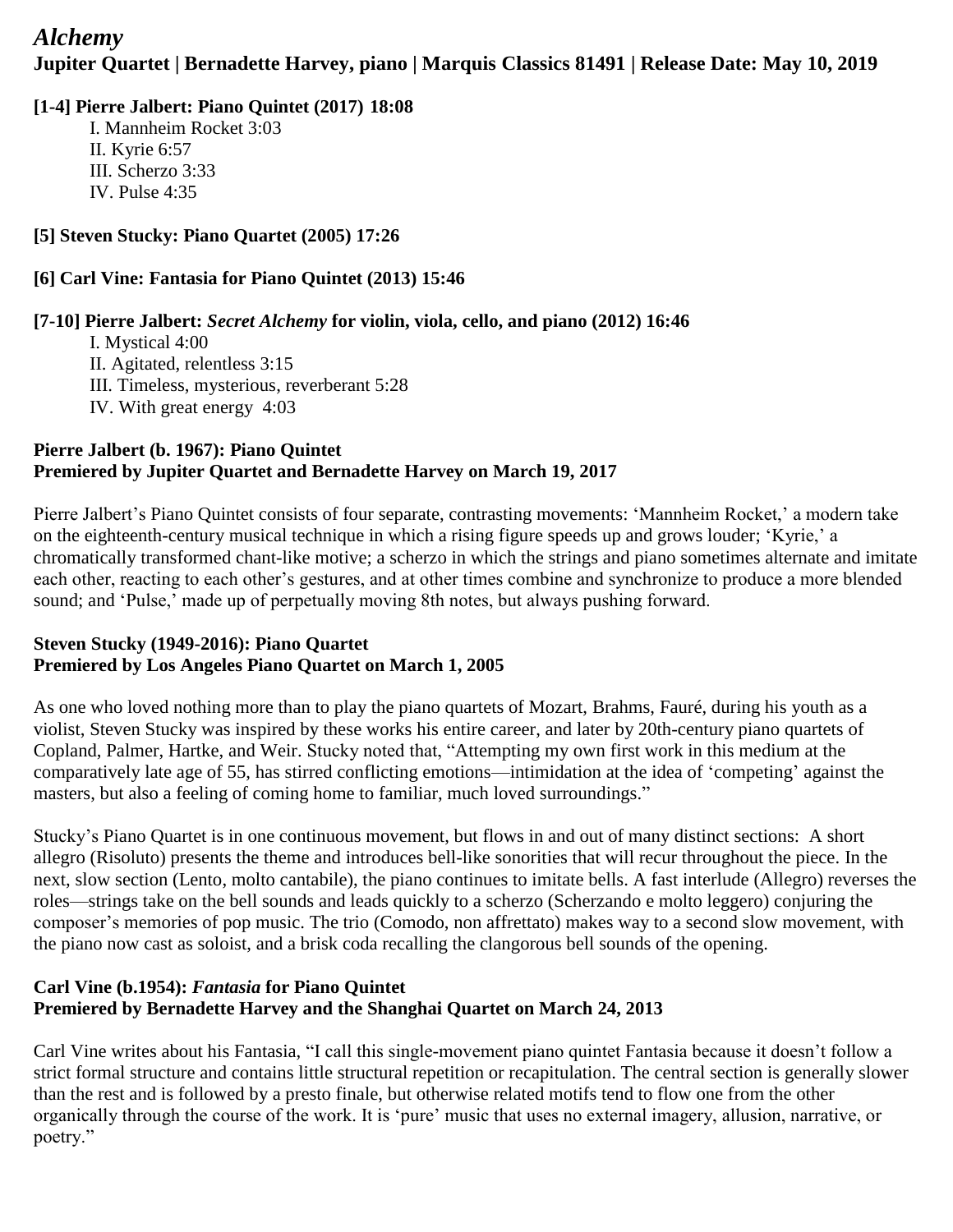#### **Pierre Jalbert (b. 1967):** *Secret Alchemy* **for violin, viola, cello, and piano Premiered by Bernadette Harvey, Benny Kim, Helena Baillie, Steve Doane on March 1, 2012**

"With any new composition, there is a sense of discovery and mystery during the creative process," says Jalbert, and of the title, explains, "Though this piece is not programmatic, imagining the air of secrecy and mysticism surrounding a medieval alchemist at work provided a starting point for the piece."

Composed in four separate and contrasting movements, Jalbert notes, "The first movement begins with this sense of mystery. String harmonics are used to create the rhythmic backdrop for melodic lines played by the cello and later, the viola. The second movement is a relentless scherzo characterized by pizzicato strings, turbulent piano writing, and quickly alternating rhythmic patterns. The third movement is influenced by medieval music with its use of open 5ths, chant-like lines played non-vibrato by the strings, and reverberant piano harmonies, simulating the sound and reverberation in a large cathedral. The fourth movement concludes the work with an energetic music characterized by strings playing fast measured tremolo figures (rapid movement of the bow back and forth on the string). These alternate with the piano's massive chords and occasional rapid melodic figures, along with muted tones emanating from inside the piano."

#### **About the Jupiter Quartet**

The Jupiter String Quartet is a particularly intimate group, consisting of violinists Nelson Lee and Meg Freivogel, violist Liz Freivogel (Meg's older sister), and cellist Daniel McDonough (Meg's husband, Liz's brother-in-law). Now enjoying their sixteenth year together, this tight-knit ensemble is firmly established as an important voice in the world of chamber music. In addition to their performing career, they have been artists-in-residence at the University of Illinois in Champaign-Urbana since 2012, where they maintain private studios and direct the chamber music program.

The quartet has performed in some of the world's finest halls, including New York City's Carnegie Hall and Lincoln Center, London's Wigmore Hall, Boston's Jordan Hall, Mexico City's Palacio de Bellas Artes, Washington, D.C.'s Kennedy Center and Library of Congress, Austria's Esterhazy Palace, and Seoul's Sejong Chamber Hall. Their major music festival appearances include the Aspen Music Festival and School, Bowdoin Music Festival, Lanaudiere Festival, West Cork (Ireland) Chamber Music Festival, Caramoor International Music Festival, Music at Menlo, Maverick Concerts, Madeline Island Music Festival, Rockport Music Festival, the Banff Centre, Yellow Barn Festival, Skaneateles Festival, Encore Chamber Music Festival, and the Seoul Spring Festival, among others.

Their chamber music honors and awards include the grand prizes in the Banff International String Quartet Competition and the Fischoff National Chamber Music Competition; the Young Concert Artists International auditions in New York City; the Cleveland Quartet Award from Chamber Music America; an Avery Fisher Career Grant; and a grant from the Fromm Foundation. From 2007-2010, they were in residence at the Chamber Music Society of Lincoln Center's Chamber Music Two. Since 2012, they have been artists-in-residence at the University of Illinois in Champaign-Urbana, where they maintain private studios and direct the chamber music program.

The Jupiter String Quartet feels a particular connection to the core string quartet repertoire; they have presented the complete Bartok and Beethoven string quartets on numerous occasions. Also strongly committed to new music, they have commissioned works by Syd Hodkinson, Hannah Lash, Dan Visconti, Mark Adamo, Pierre Jalbert, and Kati Agócs. They can be heard in numerous recordings on labels including Azica Records, Marquis Classics, and Deutsche Grammophon.

The quartet chose its name because Jupiter was the most prominent planet in the night sky at the time of its formation and the astrological symbol for Jupiter resembles the number four.

For information, visit [www.jupiterquartet.com.](http://www.jupiterquartet.com/)

#### **About Bernadette Harvey**

Born in Australia, Bernadette Harvey is an acclaimed soloist and chamber musician, currently a senior lecturer of piano and piano pedagogy at the Sydney Conservatorium of Music. Her career as a pianist began when she won her first medal in the Sydney Eisteddfod at just 2 years of age. She went on to win the ABC Young Performer of the Year (1987) playing in recitals and as soloist with all major Australian Symphony Orchestras. In 2000 she was awarded the